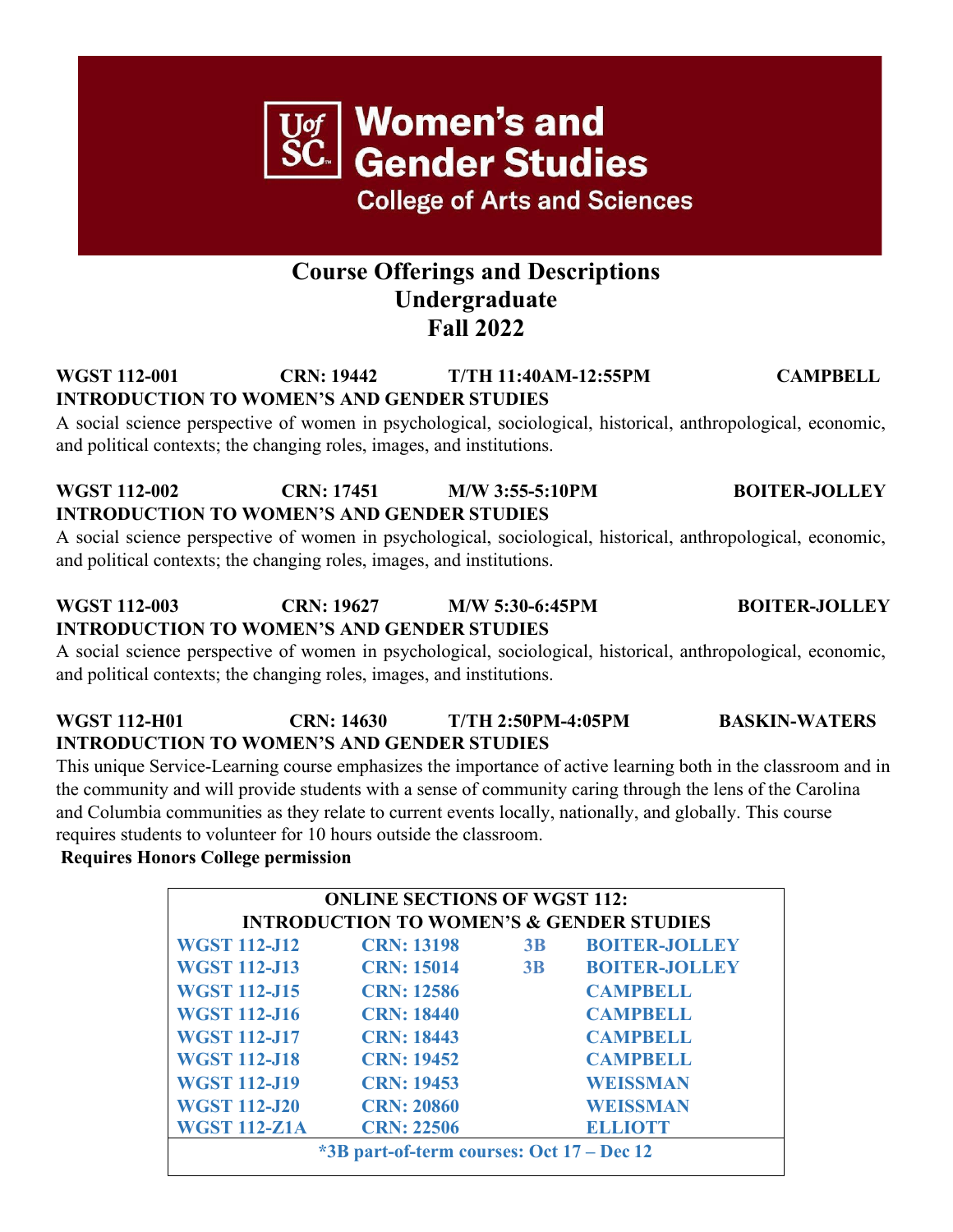| <b>WGST 113-002</b><br><b>WOMEN'S HEALTH</b>                                                                                                                                              | <b>CRN: 10072</b> | <b>M/W/F 10:50AM-11:40AM</b><br>Basic functioning of the female body; effects of society on processes of health and disease.                                                                                                                                                                                                                                                                                                                                                                                                                                                                                                                                                                                                                                                                                                                                                                 | <b>SWAN</b>      |
|-------------------------------------------------------------------------------------------------------------------------------------------------------------------------------------------|-------------------|----------------------------------------------------------------------------------------------------------------------------------------------------------------------------------------------------------------------------------------------------------------------------------------------------------------------------------------------------------------------------------------------------------------------------------------------------------------------------------------------------------------------------------------------------------------------------------------------------------------------------------------------------------------------------------------------------------------------------------------------------------------------------------------------------------------------------------------------------------------------------------------------|------------------|
| <b>WGST 113-J10</b><br><b>WOMEN'S HEALTH</b>                                                                                                                                              | <b>CRN: 20767</b> | <b>WEB</b>                                                                                                                                                                                                                                                                                                                                                                                                                                                                                                                                                                                                                                                                                                                                                                                                                                                                                   | <b>LUCHOK</b>    |
|                                                                                                                                                                                           |                   | Basic functioning of the female body; effects of society on processes of health and disease.                                                                                                                                                                                                                                                                                                                                                                                                                                                                                                                                                                                                                                                                                                                                                                                                 |                  |
| <b>WGST 113-J11</b><br><b>WOMEN'S HEALTH</b>                                                                                                                                              | <b>CRN: 27025</b> | <b>WEB</b>                                                                                                                                                                                                                                                                                                                                                                                                                                                                                                                                                                                                                                                                                                                                                                                                                                                                                   | <b>LUCHOK</b>    |
|                                                                                                                                                                                           |                   | Basic functioning of the female body; effects of society on processes of health and disease.                                                                                                                                                                                                                                                                                                                                                                                                                                                                                                                                                                                                                                                                                                                                                                                                 |                  |
| <b>WGST 113-J12</b><br><b>WOMEN'S HEALTH</b>                                                                                                                                              | <b>CRN: 27026</b> | <b>WEB</b>                                                                                                                                                                                                                                                                                                                                                                                                                                                                                                                                                                                                                                                                                                                                                                                                                                                                                   | <b>LUCHOK</b>    |
|                                                                                                                                                                                           |                   | Basic functioning of the female body; effects of society on processes of health and disease.                                                                                                                                                                                                                                                                                                                                                                                                                                                                                                                                                                                                                                                                                                                                                                                                 |                  |
| <b>WGST 210-001</b><br><b>HUMAN LIFE CYCLE IN DIFFERENT CULTURES</b><br>Childhood, maturity, old age, and gender socialization within the family.<br><b>Cross-listed course: ANTH 210</b> | <b>CRN: 27736</b> | M/W/F 10:50AM-11:40AM                                                                                                                                                                                                                                                                                                                                                                                                                                                                                                                                                                                                                                                                                                                                                                                                                                                                        | <b>REYNOLDS</b>  |
| <b>WGST 298-001</b><br><b>TOPIC: WONDER WOMAN</b>                                                                                                                                         | <b>CRN: 26728</b> | T/TH 10:05-11:20AM                                                                                                                                                                                                                                                                                                                                                                                                                                                                                                                                                                                                                                                                                                                                                                                                                                                                           | <b>CAMPBELL</b>  |
|                                                                                                                                                                                           |                   | This course offers a critical examination of Wonder Woman, the longest lasting female superhero. Created in<br>1941, by William Moulton Marston, Wonder Woman has made a profound cultural, social, and political impact.<br>Wonder Woman has been represented in numerous mediums, including comics, trade paperbacks, tv series,<br>films, and various advertisements. We will explore the history of the character development, including the many<br>parallels to the creator's life as well as the publication history. We will explore important themes, including the<br>connection to the U.S. women's movement, psychology and gender equality, domesticity, war and politics,<br>sexual politics, audience interpretation and influence, narrative, and imagery and symbolism. There will be<br>opportunities for both theoretical and practical, hands-on inquiry and engagement. |                  |
| <b>WGST 304-001</b><br>RACE, CLASS, GENDER, AND SEXUALITY                                                                                                                                 | <b>CRN: 12239</b> | <b>T/TH 8:30-9:45AM</b>                                                                                                                                                                                                                                                                                                                                                                                                                                                                                                                                                                                                                                                                                                                                                                                                                                                                      | <b>WOLFE</b>     |
| <b>Cross-listed course: SOCY 304</b>                                                                                                                                                      |                   | Historical and contemporary power relationships in race, social class, gender, and sexual orientation.                                                                                                                                                                                                                                                                                                                                                                                                                                                                                                                                                                                                                                                                                                                                                                                       |                  |
| <b>WGST 307-J10</b><br><b>FEMINIST THEORY</b><br><b>Cross-listed course: POLI 307</b>                                                                                                     | <b>CRN: 22146</b> | <b>WEB</b><br>Historical development of feminist theory and contemporary debates within feminism.                                                                                                                                                                                                                                                                                                                                                                                                                                                                                                                                                                                                                                                                                                                                                                                            | <b>MCCLIMANS</b> |
| <b>WGST 333-001</b><br><b>SEX, GENDER, AND RELIGION</b><br><b>Cross-listed course: RELG 333</b>                                                                                           | <b>CRN: 26730</b> | M/W 2:20-3:35PM<br>Gender and sexuality in the shaping of social and individual identity in religious contexts.                                                                                                                                                                                                                                                                                                                                                                                                                                                                                                                                                                                                                                                                                                                                                                              | <b>MANDSAGER</b> |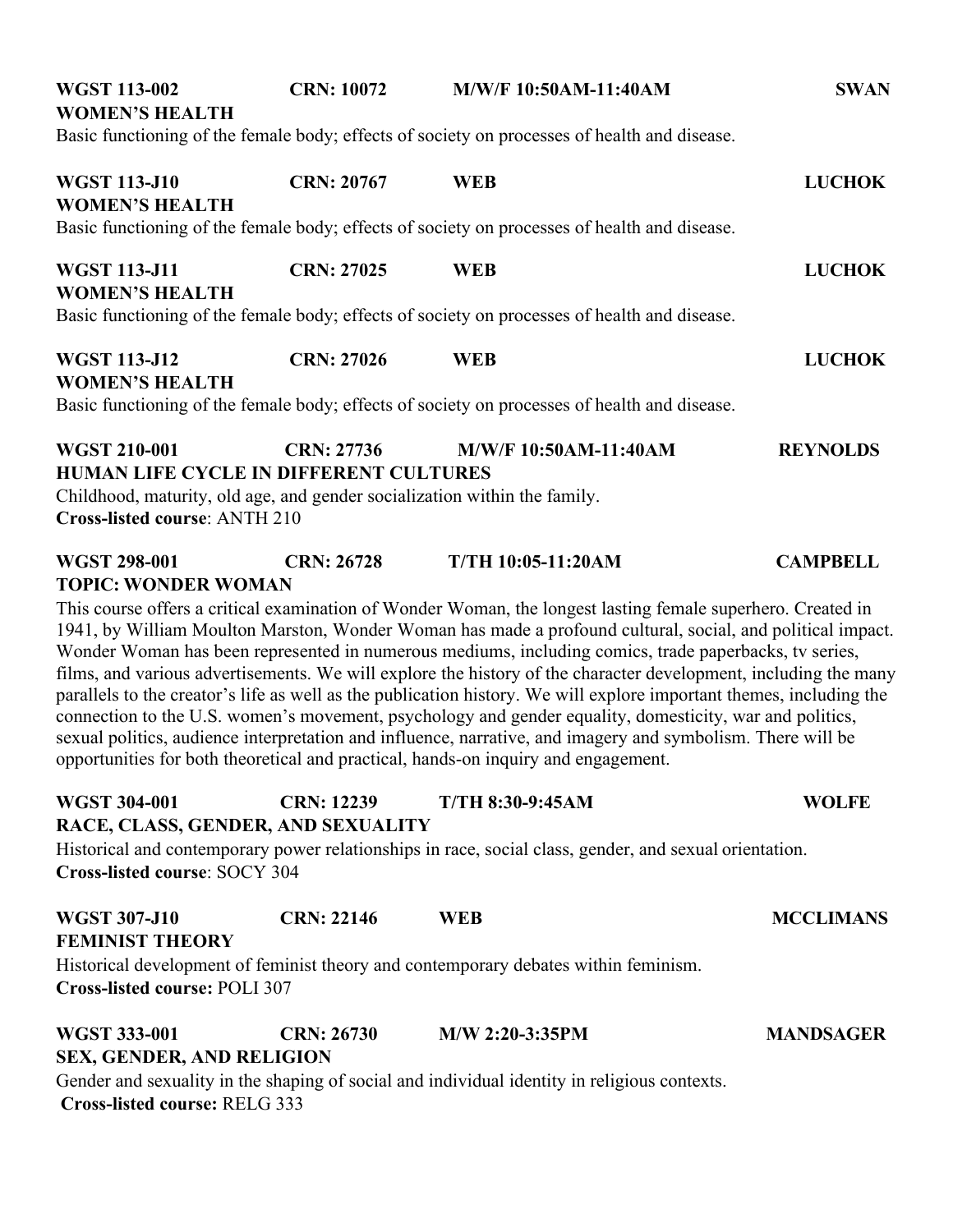# **WGST 381-001 CRN: 24088 T/TH 2:50-4:05PM BARKER GENDER AND GLOBALIZATION**

Examines the dialectic between globalization and the social construction of gender. Topics include the global assembly line, transnational markets for domestic labor and sex workers, and global feminist alliances. **Prerequisites**: C or better in ANTH 102 or WGST 112. **Cross-listed course**: ANTH 381

#### **WGST 388-H01 CRN: 17291 T/TH 2:50-4:05PM LUCHOK CULTURES, PREGNANCY, AND BIRTH**

Anthropological study of pregnancy and birth with a cross-cultural focus comparing the United States to other nations. Examination of cultural factors such as prenatal care, dietary practices, taboos, birth location, practitioners, and birthing styles.

**Requires Honors College permission Cross-listed course**: ANTH 388

# **WGST 398-001 CRN: 30453 M/W/F 1:10-2:00PM LINTHICUM SPECIAL TOPIC: WOMEN WRITERS OF THE GLOBAL SOUTH: ARAB WOMEN WRITERS**

This course introduces students to writings from the 20th and 21st centuries by and about Arab women and gender-expansive writers. By foregrounding the voices and perspectives of these writers, we work to engage in conversation with, rather than about, historically marginalized writers and their representative works. **Cross-listed course:** ARAB 398

# **WGST 430-002 CRN: 28865 T/TH 2:50PM-4:05PM CROWLEY SPECIAL TOPIC: LANGUAGE, GENDER, AND SEXUALITY**

This course explores the relationship between language, gender, and sexuality and how language use mediates the social constructions of gender and sexuality, in daily practice and in social institutions. Drawing on interdisciplinary scholarship, the course provides a broad perspective and tools for the study of gender, sexuality, and linguistic practice. Topics covered will include: ideologies of gender and language, cultural definitions and 'borders' of "masculinity" and "femininity" and their relationship to language use, gendered patterns in conversation, politeness, and meaning making, linguistic innovation and self-determination within genderdiverse speech communities, and the interaction between language, gender, sexuality and other aspects of identity. We will cover the different theoretical and methodological approaches that have developed in the last four decades to understand the complex role language plays in producing, sustaining, and perpetuating gender and sexual divisions in society, as well as the potential to challenge and transform them. **Cross-listed course:** LING 305 AND ENGL 439

# **WGST 432-001 CRN: 20703 M/W 3:55-5:10PM PACZYNSKI MEN AND MASCULINITIES**

This course provides an overview of psychological, social, physical, and emotional issues related to men's lives. The course examines the social construction of gender, men and work, men and health, men in relationships, male sexualities, men in families, masculinities in the media and popular culture, and violence and masculinities. **Cross-listed course:** PSYC 432

| WGST 437-001                                                     | <b>CRN: 22150</b> | <b>T/TH 1:15-2:30PM</b> | <b>POWELL</b> |
|------------------------------------------------------------------|-------------------|-------------------------|---------------|
| <b>WOMEN WRITERS</b>                                             |                   |                         |               |
| Representative works written by women.                           |                   |                         |               |
| <b>Prerequisites:</b> C or higher in both ENGL 101 and ENGL 102. |                   |                         |               |
| <b>Cross-listed course: ENGL 437</b>                             |                   |                         |               |